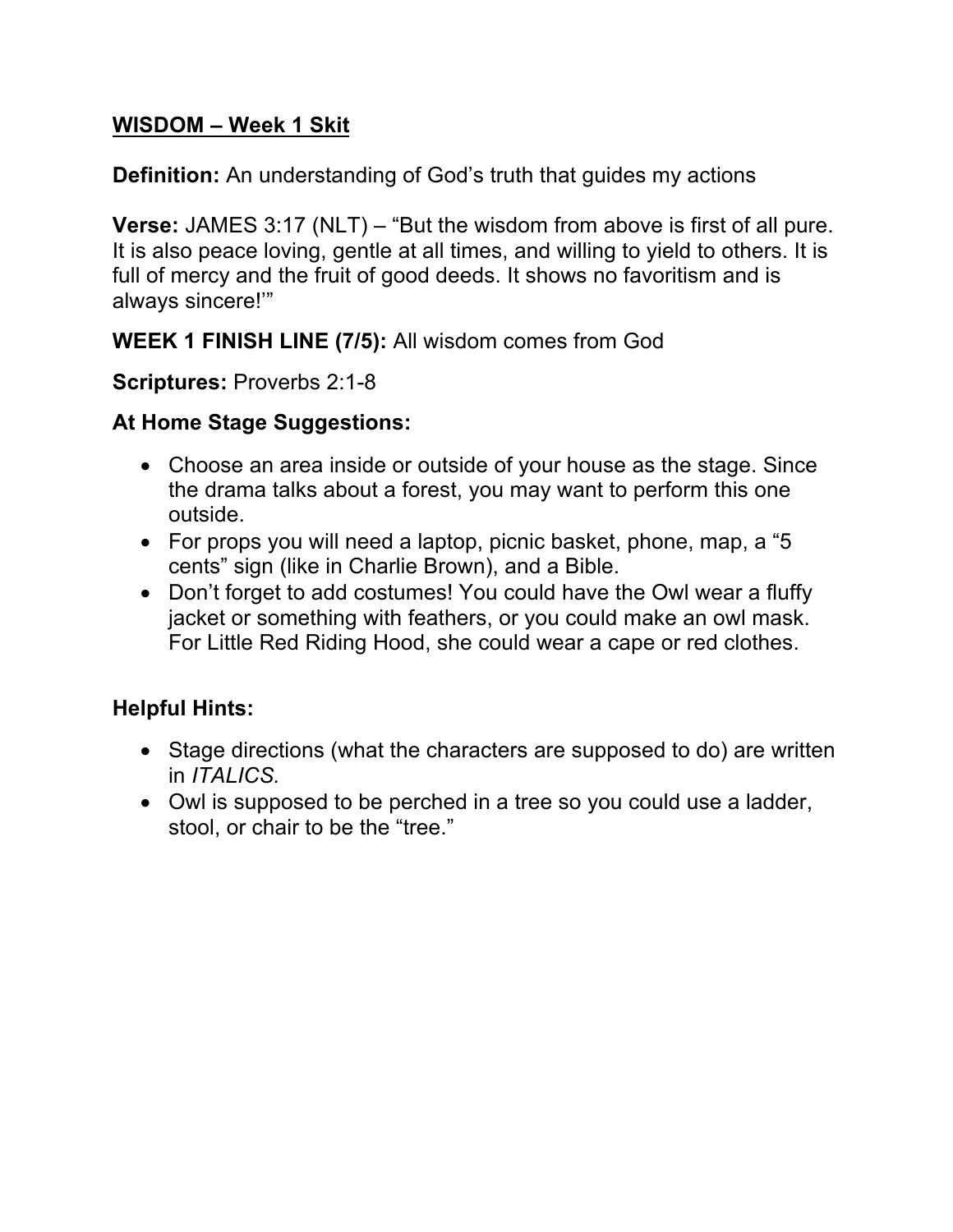*Scene opens. Owl is standing by tree and sign.*

*Little Red Riding Hood (LRR) is walking across the stage toward the owl. She is disheveled, distracted, trying to keep up with her picnic basket, her laptop, her glasses, map etc. She is a mess.*

LRR: Sigh. Ugh. I cannot get a WIFI signal in here. Oh there's a password. Oh no. What's the password? Okay, let me try my phone. *(Hold the phone up to the sky)* Oh great! This isn't working either. It's this forest! All the trees! I'm never going to get to my grandmother's house! And she's so sick and I made her all this chicken soup. And it's getting cold. My computer isn't working, and my phone is running out of battery. And this map is just useless…because I can't read it. I don't know which way is the right way to go. I need something to guide me and NONE of this is working!

## *LRR walks into or bumps into the owl's tree because she isn't paying attention.*

LRR: Oh sorry, I didn't see you there. I mean, you aren't on my map. Well, I don't think you are. I'm Little Red Riding Hood and I made this chicken soup for my sick grandmother and I am trying to get to her house.... but I can't find it. And…I don't know if you can help me, but…

Owl: Whooooo are you?

LRR: Oh me? I am little Red Riding Hood! See my hood? It's red. So yeah. Little Red Riding Hood.

Owl: That's a lot of stuff you have there with you, Little Red Riding Hood.

LRR: Right? And it's all so heavy. This picnic basket alone weighs close to twenty pounds. I know, because I weighed it.

Owl: You weighed it?

LRR: I did! See, I really want to help my grandmother. You see she isn't feeling well and so I did a ton of research and I gathered together everything that I could find to make her better.

Owl: What's wrong with your grandmother?

LRR: How should I know? I'm a kid. I'm not a doctor! So I just looked up every sickness I could find on Web MD and I gathered up everything she could possibly need. Chicken soup and Kleenex in case she has a stuffy nose, popsicles in case she has a sore throat, Gatorade in case she has a tummy ache, some band aids in case she skinned her knee, I wanted to get some crutches in case she has a broken leg but I couldn't fit them in here and so yeah, I just thought that I knew EVERYTHING that I needed to know about helping my grandmother. But THEN I got out in this forest and I got all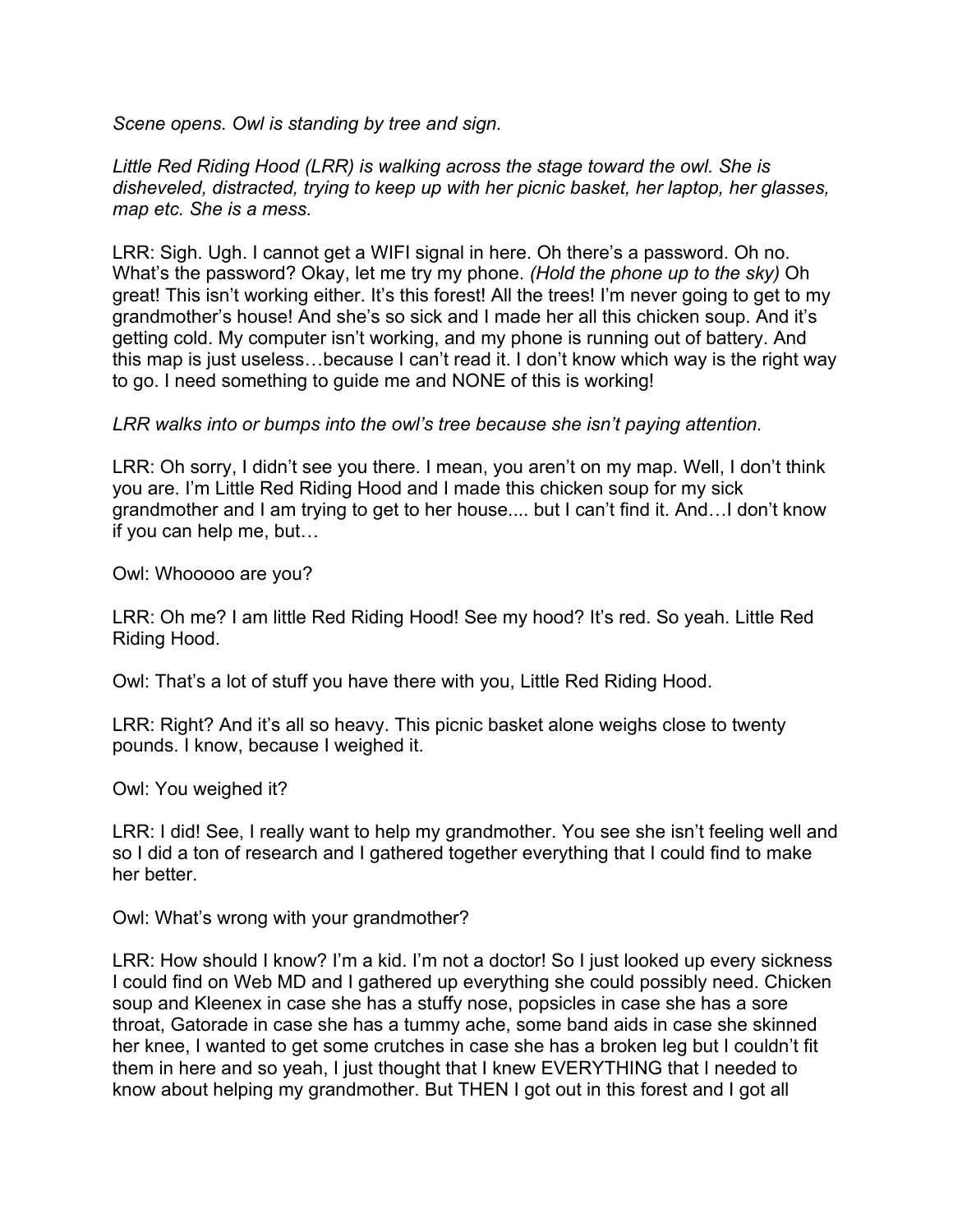turned around. And now all this work that I have done will be useless because I don't know which way to go, and this STUFF that I usually trust to guide me isn't working!!!

*LRR takes a deep breath and sighs.*

LRR: Hey! Wisdom 5 cents? Wait, let me look up wisdom! Ugh. I can't...this computer! Do you know the wifi password?

Owl: No.

LRR: Okay, do you have place in your tree where I could plug in my phone, because I need to call my grandmother and I'm running out of battery.

Owl *(looks around tree*): Nope. No electricity here in the forest. But I can tell you the definition of Wisdom… free of charge.

LRR: Perfect! Okay. Wait I am going to write this down. *(Pulls up laptop or phone)* Ok, what is it?

Owl: Wisdom is an understanding of God's truth that guides your actions.

LRR: YES! YES! A guide! That is what I need! Yes! Ok, If wisdom guides me then I'll take 4 wisdoms please!

Owl: That's not really how it works.

LRR *(exasperated):* Okay well, can you read a map?

Owl: No, not really, they have GPS these days.

LRR: Listen no offense, but I'm not gonna pay you 5 cents. You don't seem to have any wisdom at all.

Owl: I have a great deal of wisdom.

LRR: Okay… Well… then where is your computer?

Owl: I don't have a computer.

LRR: Okay, Mr. Owl, sir. I don't mean to be disrespectful, but everyone knows that the best place to find an understanding of truth to guide our actions, is by Googling our questions, and if you don't have a computer, or internet access, or electricity... well then I really don't think you should be selling wisdom. It's sort of false advertising, if you don't mind my saying so.